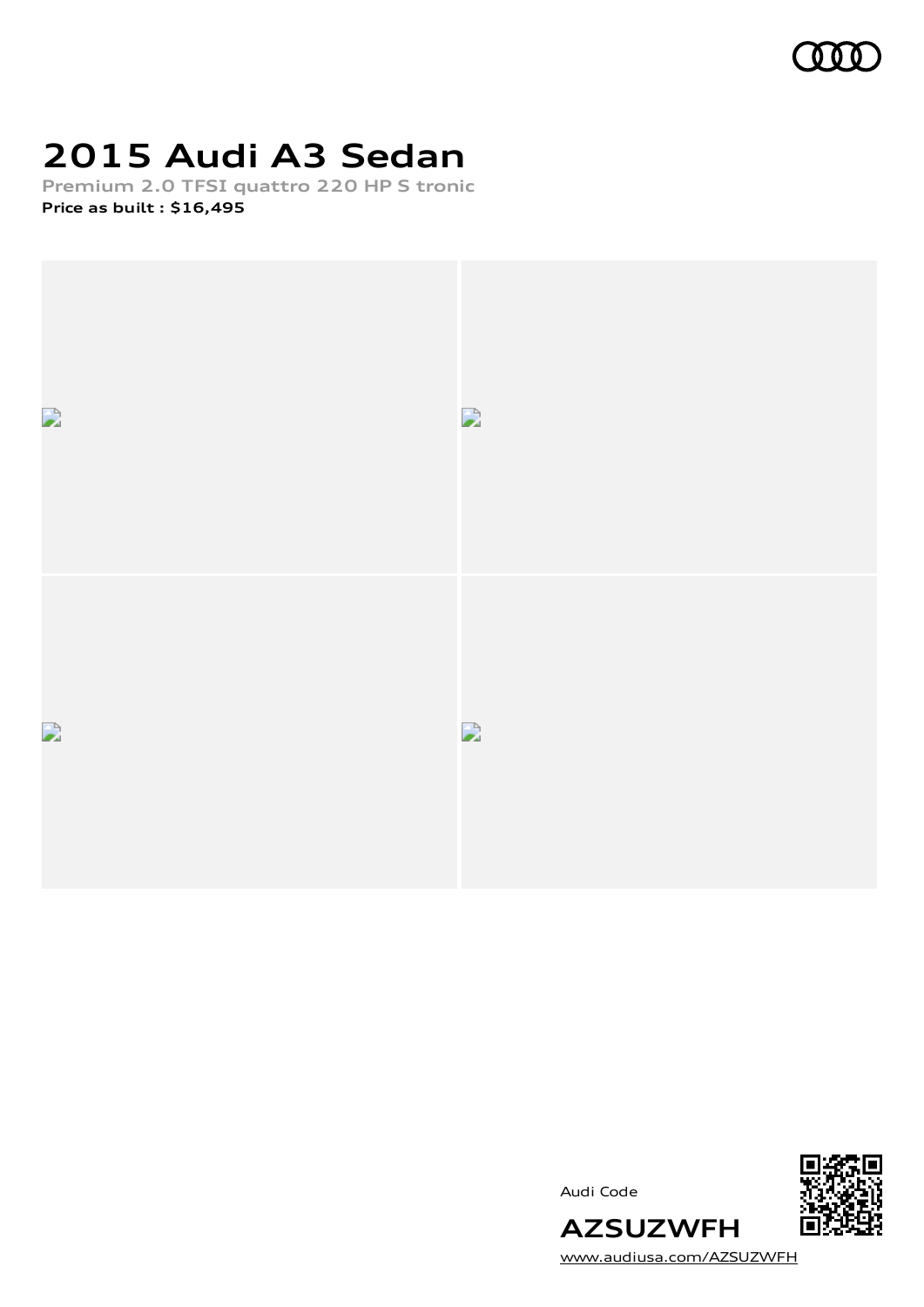## **Summary**

#### **Audi 2015 Audi A3 Sedan** Premium 2.0 TFSI quattro 220 HP S tronic

**Price as buil[t](#page-9-0)** \$16,495

### **Exterior colour**

Glacier White metallic

## $\overline{\phantom{a}}$

### **Further Information**

|                 | N٥           |
|-----------------|--------------|
| Mileage         | 64,160 miles |
| Type of vehicle | Used car     |

**Warranty**

#### **Interior colour**

### **Technical Specifications**

| Engine type                  | Four-cylinder                                 |
|------------------------------|-----------------------------------------------|
| stroke                       | Displacement/Bore and 1,984/82.5 x 92.8 cc/mm |
| Torque                       | 258 @ 1600-4400 lb-ft@rpm                     |
| Top track speed              | 130 mph mph                                   |
| Acceleration (0 - 60<br>mph) | 5.8 sec. seconds                              |
| Recommended fuel             | Premium                                       |

#### **Audi Code** AZSUZWFH

**Your configuration on www.audiusa.com** [www.audiusa.com/AZSUZWFH](https://www.audiusa.com/AZSUZWFH)

#### **Commission number** 33c7bdc30a0e09af44c3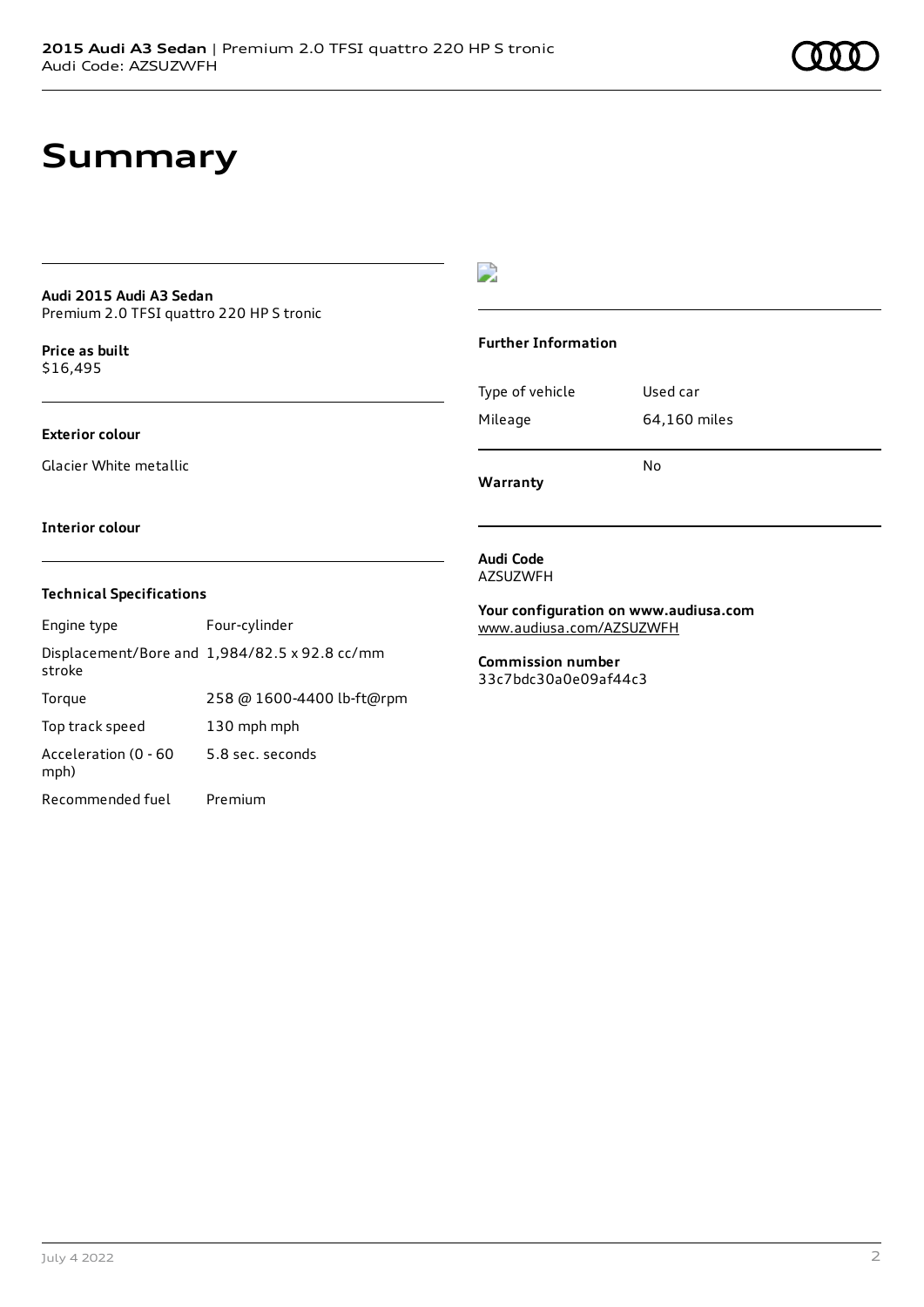# **Equipment**

Glacier White metallic

Power-adjustable heated exterior side mirrors

Heated washer nozzles, front

Cold Weather package

Black cloth headliner

Heated front seats

Driver Assistance package

Audi parking system with rear view camera

Rear view camera

Audi side assist













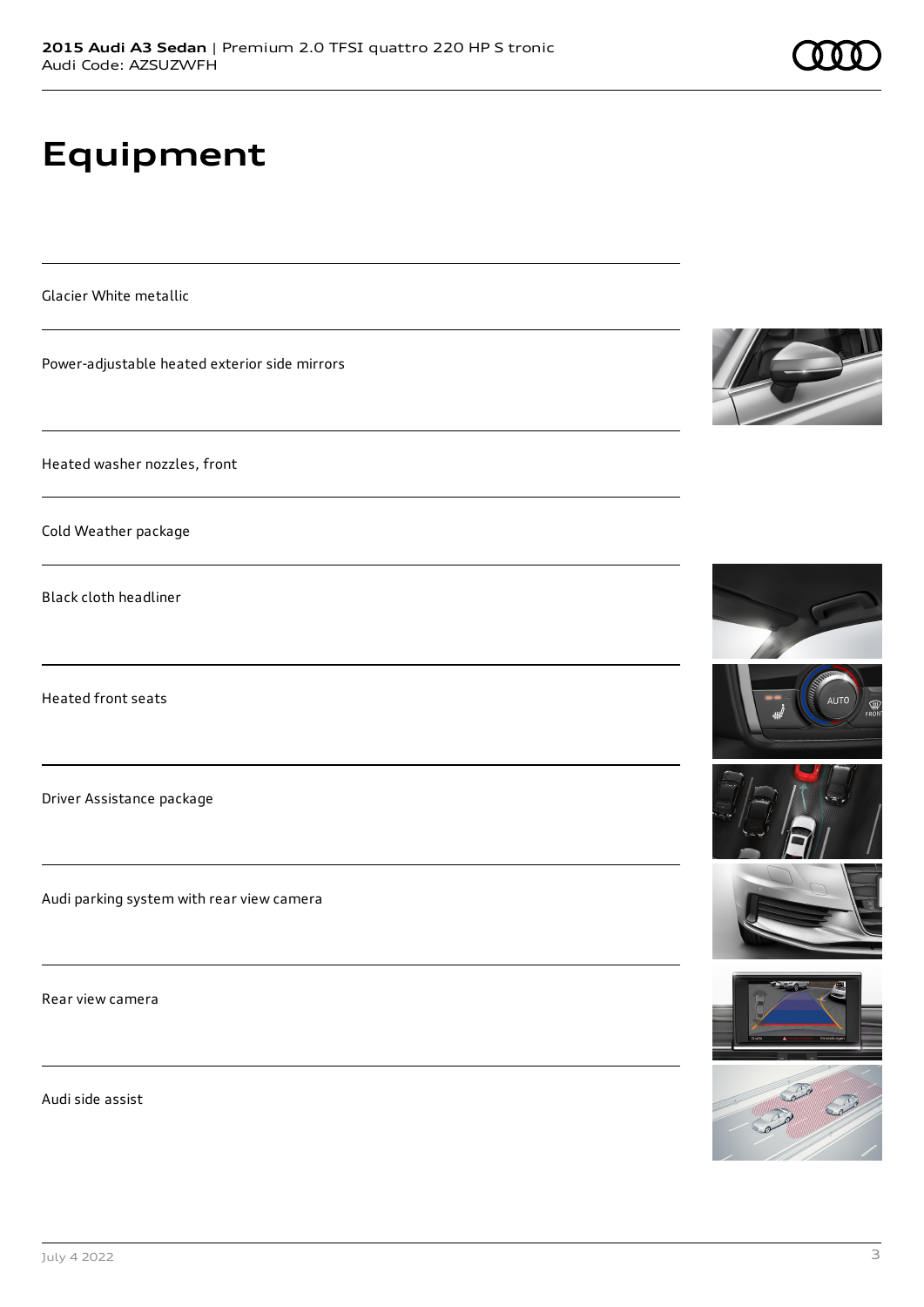# **Standard features**

## **Interior**

| 3FB             | Panoramic glass roof                                      |
|-----------------|-----------------------------------------------------------|
| 7M0             | Plastic door sill trims                                   |
| 9AK.            | Dual-zone automatic climate control                       |
| 4L <sub>2</sub> | Interior rear-view mirror with manual dipping<br>function |
| QQ5             | With additional lights (interior lighting)                |
| 1XW             | Three-spoke multifunction steering wheel                  |
| 6E3             | Front center armrest                                      |
| 7F9             | Leather gearshift knob                                    |
| 3 <sub>NU</sub> | Load-through facility                                     |
| 7HA             | Cloth interior on doors                                   |
| N4M             | Leather seating surfaces                                  |
| 5MA             | Micrometallic Silver inlays                               |

### **Exterior**

| 4KC  | Side and rear windows in heat-insulating<br>glass              |
|------|----------------------------------------------------------------|
| 47F  | Black moldings                                                 |
| COX. | 17" 5-spoke-star design wheels with 225/45<br>all-season tires |
| 1S1  | Tool kit and jack                                              |
| 0N4  | 4-link rear suspension                                         |
| 8IG  | Xenon plus headlights                                          |
| 803  | Automatic headlight leveling                                   |
| 8TB  | Rear fog lights                                                |
| H7K  | All-weather tires 225/45 R17 91H (NAR)                         |
|      |                                                                |

## 8SK LED taillights

### **Infotainment and Driver Assistance**

| 7W1 | Audi pre sense <sup>®</sup> basic                                          |
|-----|----------------------------------------------------------------------------|
| 9VD | Audi sound system                                                          |
| 9S5 | Monochrome driver information system                                       |
| I8D | MMI® radio                                                                 |
| OV3 | SiriusXM® Satellite Radio                                                  |
| 97X | Bluetooth <sup>®</sup> wireless technology preparation<br>for mobile phone |

### **Safety and Security**

| 4UB             | Driver and front-passenger advanced airbags                                       |
|-----------------|-----------------------------------------------------------------------------------|
| 1AT             | Electronic stabilisation control (ESC)                                            |
| UH <sub>1</sub> | Electromechanical parking brake                                                   |
| 8T <sub>2</sub> | Cruise control with coast, resume and<br>accelerate features                      |
| 4H3             | Manual child lock                                                                 |
| 1N3             | Electromechanical power steering                                                  |
| 7K6             | Tire-pressure monitoring system                                                   |
| 4X3             | Side airbags at front and head airbag system                                      |
| 8N6             | Light / rain sensor                                                               |
| 412             | Power central locking system with safety<br>unlock feature if airbags deploy      |
| 3B7             | ISOFIX child seat mounting and Top Tether<br>anchorage point for outer rear seats |
|                 |                                                                                   |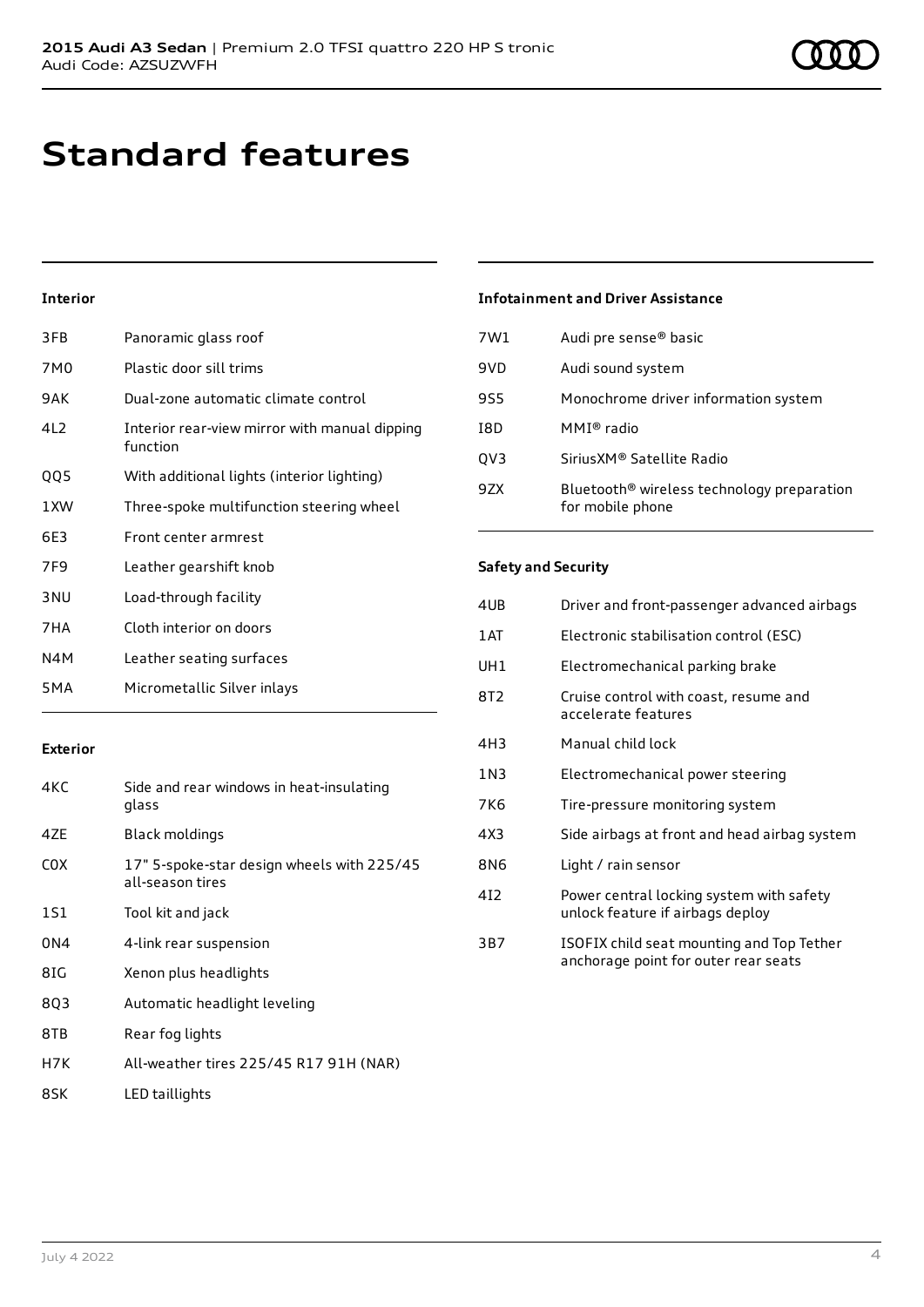## **Dealer remarks**

quattro, Black Leather.

2015 Audi A3 2.0T Premium quattro 2015 Audi A3 2.0T Premium quattro White 4D Sedan 2.0L 4-Cylinder TFSI Dual Clutch 6-Speed Automatic quattro

As the largest Audi dealership in the Eastern region, we proudly offer the largest selection of both new and certified pre-owned vehicles in the area. But when you choose to come to Biener Audi, you're getting so much more than just a fantastic selection: You're also getting 80-plus years of customer service experience and a lowpressure car-buying experience. We've even been recognized for our outstanding service multiple times, with an Audi Magna Society award, the 2015 New York Audi Dealer of the Year title from DealerRater.com and an International Five Star Diamond Award from the American Academy of Hospitality Sciences. When you come to our Audi dealership in Great Neck, NY, you'll see that we're excited to help you, from one family to another, one family at a time. Need another reason to pay us a visit? Here's why you should come to Biener Audi: By shopping with us, you'll have a positive and honest experience. When you come in for your scheduled service appointment, you'll receive a complimentary car wash. You'll never have to worry when you need a rental that's up to your high standards since we have the largest Audi loaner car fleet in the region, right here at our dealership. We have a drive-in, climate-controlled service drive for your comfort and convenience. We offer a free local shuttle service for service customers who need to go about their busy days. If you choose to wait, our service waiting area is comfortable and spacious, with HDTV, laptop stations, coffee, snacks, refreshments and free Wi-Fi. We offer a state-of-the-art service facility with factory-trained technicians and support staff who can answer all your questions, and have extended weekday service pickup hours for your convenience.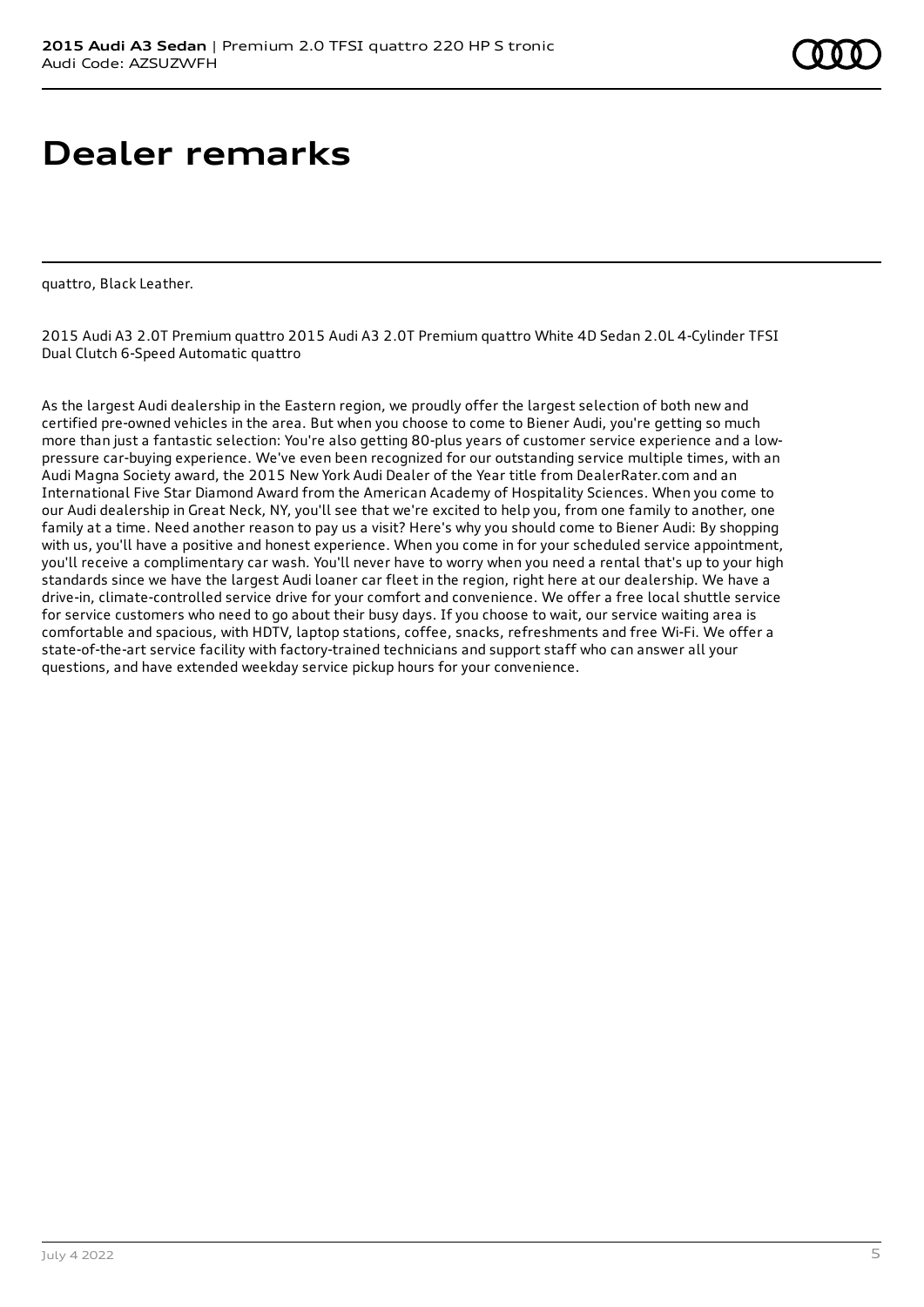# **Technical Specifications**

## **Engineering | Performance**

| Four-cylinder                                 |
|-----------------------------------------------|
| Acceleration (0 - 60<br>5.8 sec. seconds      |
| Cast-iron                                     |
| Induction/fuel injection Turbocharged/TFSI®   |
| Aluminum-alloy                                |
| 220 @ 4500-6200 @ rpm                         |
| Displacement/Bore and 1,984/82.5 x 92.8 cc/mm |
| 130 mph mph                                   |
| 258 @ 1600-4400 lb-ft@rpm                     |
| DOHC                                          |
|                                               |

## **Transmission | Drivetrain**

| Gear ratios: 6th         | 0.639                                                                                                     |
|--------------------------|-----------------------------------------------------------------------------------------------------------|
| Gear ratios: Final Drive | 4.769 / 3.444                                                                                             |
| Gear ratios: 4th         | 0.778                                                                                                     |
| Transmission             | Six-speed S tronic <sup>®</sup> dual-clutch<br>transmission with quattro <sup>®</sup> all-<br>wheel drive |
| Gear ratios: 5th         | 0.800                                                                                                     |
| Gear ratios: 2nd         | 1.792                                                                                                     |
| Gear ratios: 3rd         | 1.143                                                                                                     |
| Gear ratios: Reverse     | 3.264                                                                                                     |
| Gear ratios: 1st         | 2.923                                                                                                     |

| Turning diameter, curb- 36.1 ft<br>to-curb |                                                                                                           |
|--------------------------------------------|-----------------------------------------------------------------------------------------------------------|
| Steering ratio                             | 15.3:1                                                                                                    |
| <b>Suspension</b>                          |                                                                                                           |
| Front axle                                 | MacPherson strut front suspension                                                                         |
| Rear axle                                  | Four-link rear suspension                                                                                 |
| <b>Brakes</b>                              |                                                                                                           |
| Front brakes                               | 12.3 (ventilated) in                                                                                      |
| Rear brakes                                | 10.7 (solid) in                                                                                           |
| <b>Body</b>                                |                                                                                                           |
| Material                                   | Ultra® lightweight technology-<br>fully galvanized steel unibody with<br>aluminum hood and front subframe |
| Corrosion protection                       | Multistep anti-corrosion protection                                                                       |
| <b>Warranty   Maintenance</b>              |                                                                                                           |
| Warranty                                   | 4-Year/50,000 mile new vehicle<br>المطور ومعاويهما والمطالحوا الا                                         |

Steering type Electromechanical power steering

**Steering**

| vvarranty   | 4-Year/50,000 mile new vehicle<br>limited warranty                                       |
|-------------|------------------------------------------------------------------------------------------|
| Maintenance | 12-Month/5.000 mile (whichever<br>occurs first) NO CHARGE first<br>scheduled maintenance |

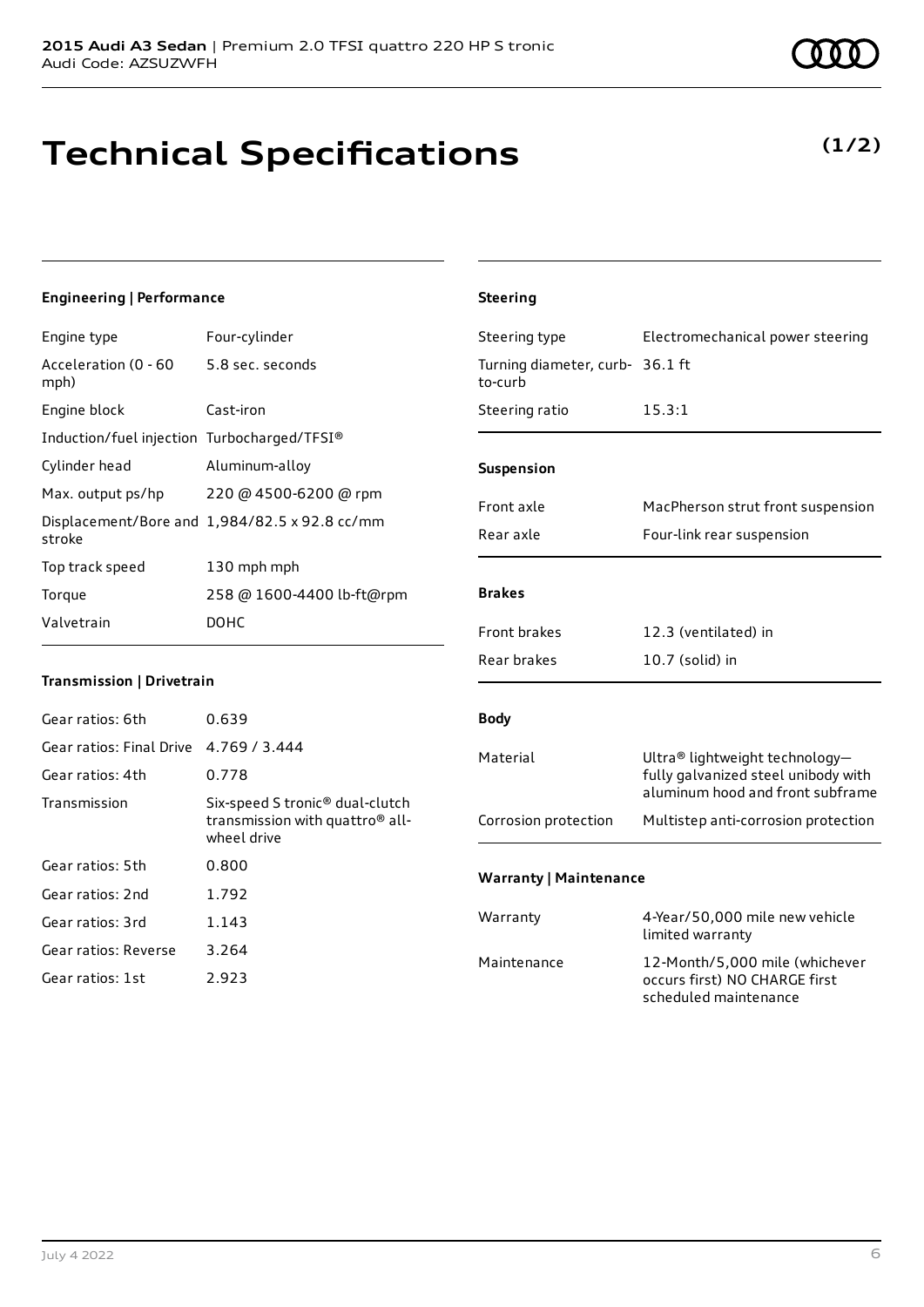## **Technical Specifications**

### **Exterior Measurements**

| Height                        | 55.7 in   |
|-------------------------------|-----------|
| Length                        | 175.4 in  |
| Wheelbase                     | 103.8 in  |
| Drag coefficient              | 0.30 Cw   |
| Overall width with<br>mirrors | 77.2 in   |
| Track rear                    | $60.1$ in |
| Track front                   | 61.2 in   |
| Curb weight                   | 3,362 lb  |

## **Interior measurements**

| Seating capacity                          | 5                 |
|-------------------------------------------|-------------------|
| Shoulder room, rear                       | 53.0 in           |
| Head room with front<br>sunroof           | 36.5 in           |
| Leg room, rear                            | $35.1$ in         |
| Shoulder room, front                      | 54.8 in           |
| Head room with rear<br>sunroof            | $36.1$ in         |
| Leg room, front                           | 41.2 in           |
| Cargo volume, rear<br>seatbacks up/folded | 10.0 cu ft, cu ft |

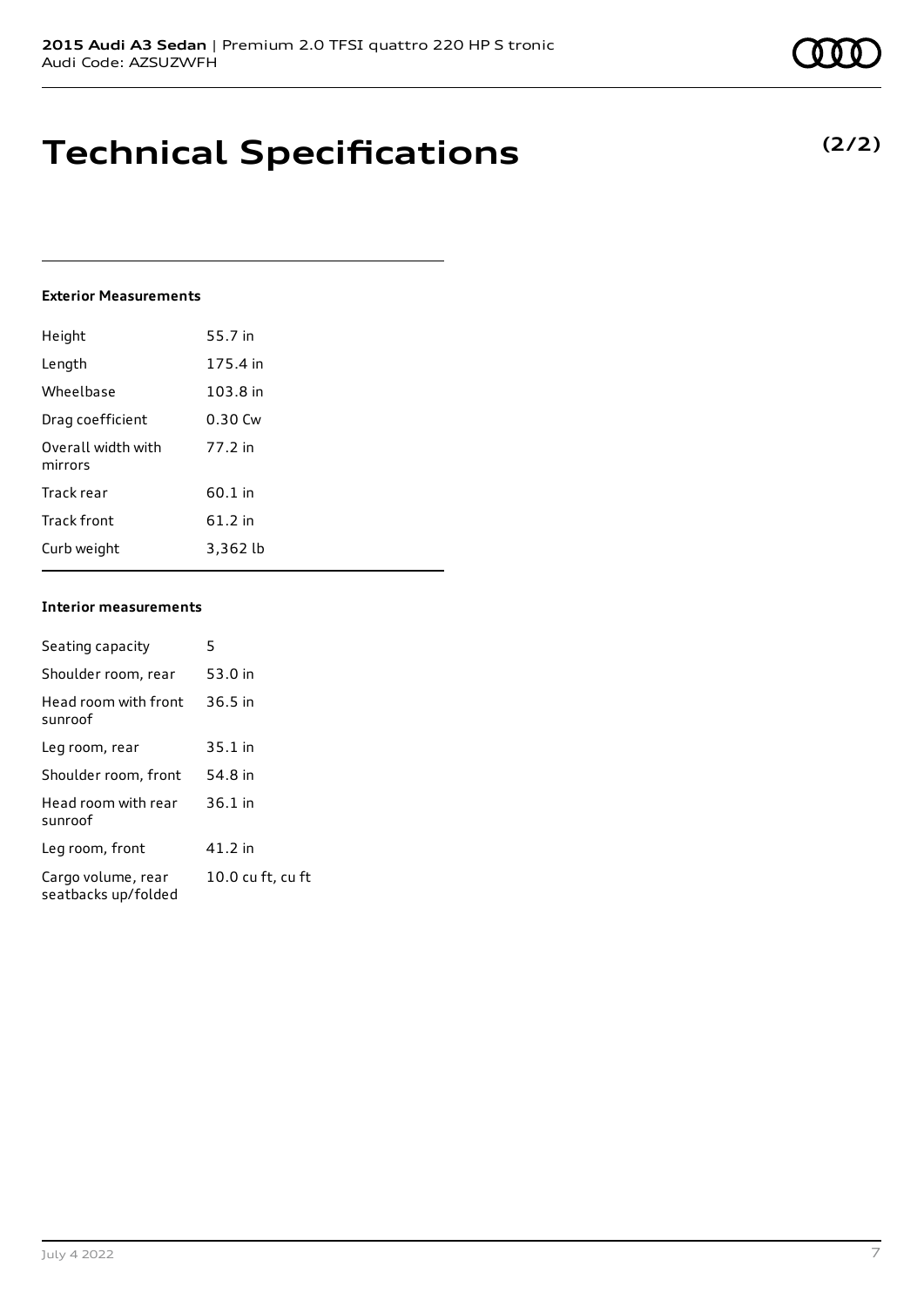## **Consumption- and emission**

**Consumption by NEDC**

combined 27 mpg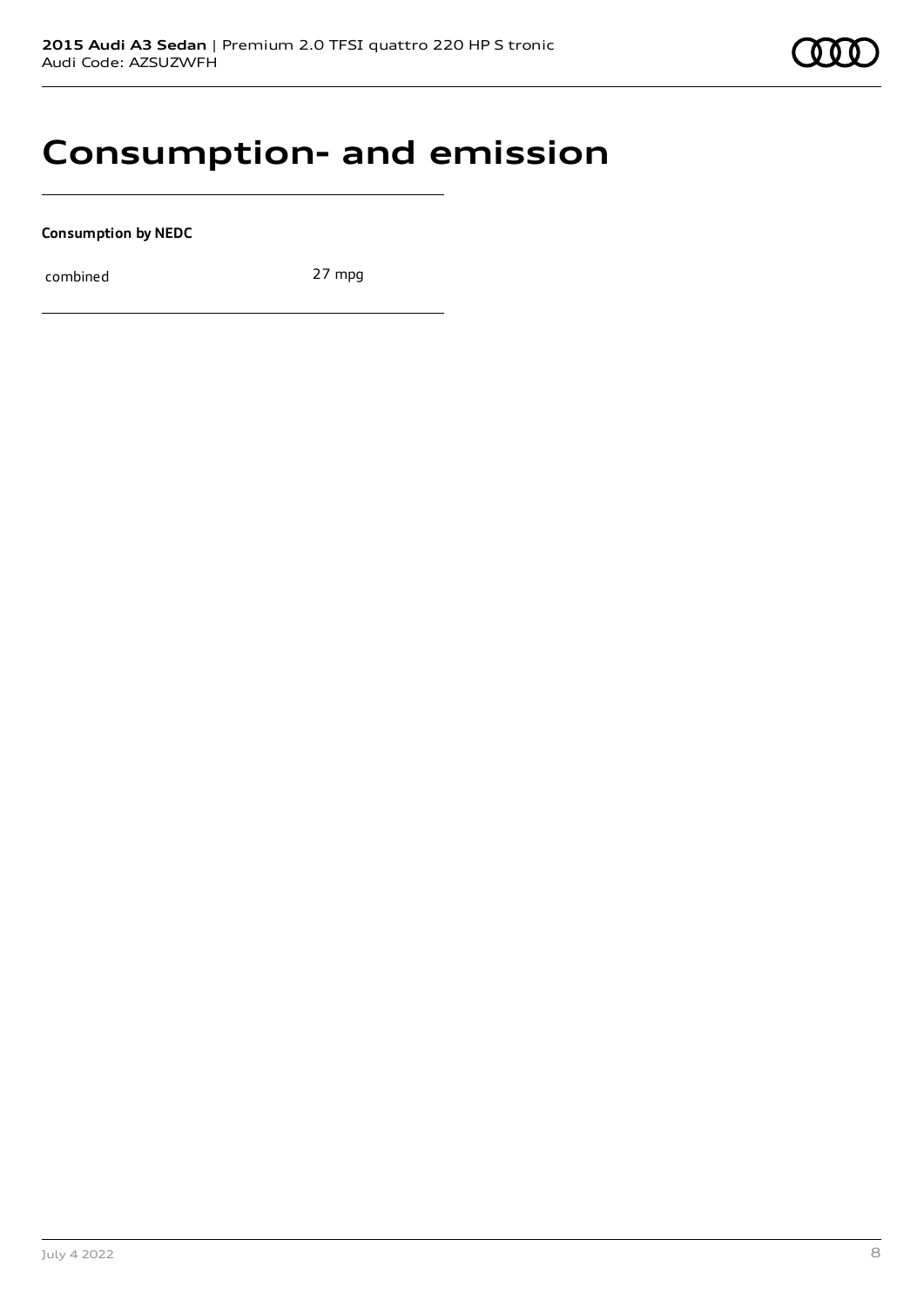

## **Contact**

Dealer **Biener Audi**

795 Northern Blvd 11021 Great Neck NY

Phone: +15168292834 FAX: 5168291254

www: [https://www.bieneraudi.com](https://www.bieneraudi.com/)